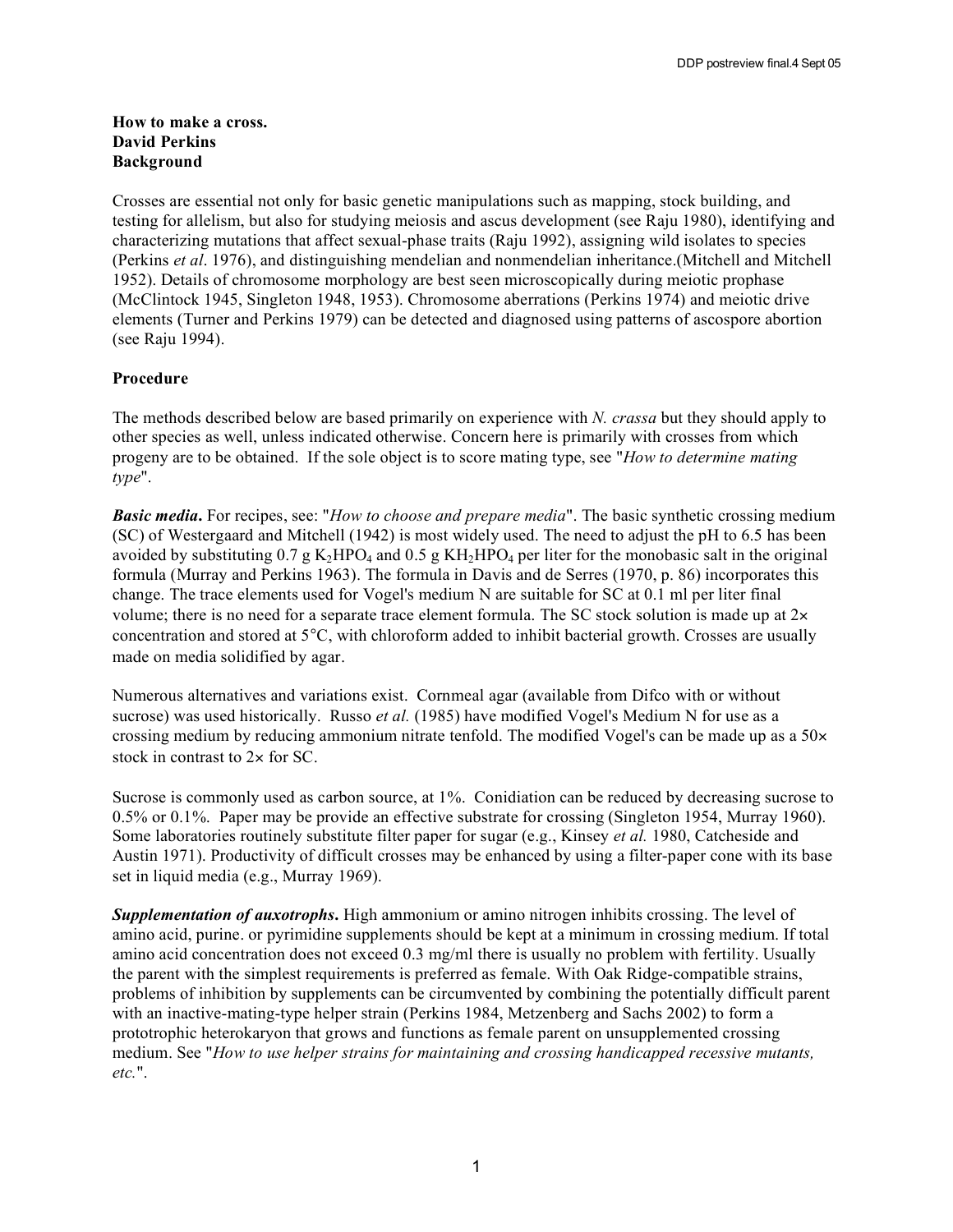Rule-of-thumb concentrations for growth (preferably less for crossing): *For vitamins* -- 10 µg/ml (0.01 mg), except inositol, 0.2 mg/ml. This may provide a surplus in some cases, but should not be inhibitory. *For amino acids* -- 0.2 - 0.5 mg/ml. When arginine and lysine requirements are both segregating, use 1 L-arginine : 2 L-lysine. For tryptophan mutants other than *trp-3*, indole at 0.01 -0.02 mg/ml is preferable to tryptophan. *For purines and pyrimidines* -- 0.2-0.5 mg/ml. Some adenine mutants may require 1.0 mg/ml adenosine or adenine.

*Temperature and the effect of light***:** Crosses at Stanford are routinely made in a 25°C incubator illuminated with a 20W fluorescent lamp timed for a 12:12 light:dark cycle. Perithecia do not develop, or do so poorly, above 30°C. (*N. tetrasperma* is an exception.) Because perithecial beaks orient toward light, cross plates are inverted directly above the light when asci are to be collected on an agar surface or when ascospores are to be examined that have been shot to the lid from spotted inocula.

Protoperithecia are induced by blue light in *N. crassa* (Degli-Innocenti *et al.*, 1983). Perithecial production of four homothallic species is drastically reduced either in the dark or in continuous light, but perithecia are abundant under a regime of 12 hr light : 12 hr dark (Raju 1981). The role of light in crossing of heterothallic species has not been investigated critically. .Observatins on heterothallic species are less extensive Perithecial production in *N. crassa* may be reduced in constant darkness (Raju, unpublished). *N. tetrasperma* appears to be fully fertile in constant dark.

*Glassware***.** Where the object of a cross is to obtain progeny, crosses are conveniently made on SC slants in 18 × 150 mm tubes, using foam or cotton plugs. Push-on metal or plastic caps result in more rapid water loss and are more prone to contamination during the extended incubation period. Crosses are made in petri dishes for specific purposes, as when the object is to determine mating type and fertility or to examine or isolate shot asci. A lawn of the female parent is then fertilized by strains being crossed or tested. Plates are more prone to contamination and desiccation than tubes, and less compact for incubation and storage.

*Fertilization***.** Both mating types may be inoculated simultaneously, or one may be used as female (protoperithecial) parent, the other as male (fertilizing) parent. Where there is doubt as to female-fertility of the strains, reciprocal crosses may be set up. Fertilization can be made as soon as protoperithecia are visible under low power (10×). With experience, monitoring protoperithecia is unnecessary. Fertilization will usually employ dry or suspended macroconidia, which are spread over the lawn surface with needle, loop, or pipette tip. When multiple strains are being used to fertilize the lawn in a test plate, fertilizing cells are placed at marked spots. In this situation, fertilizing conidia are picked up in a loop of sterile water to avoid the scatter that would result if dry conidia were used...

*Timing at* 25°C. When used as the female parent, most strains are ready to fertilize 6 or 7 days after inoculation of tubes or plates. (Depth of agar affects the time of appearnance of protoperithecia and perithecia, which is quicker on shallow plates of high up on slants.) Developing perithecia can sometimes be seen as soon as 2 days after fertilization. The first asci usually mature and are ejected 9 or 10 days after fertilization. Ejected ascospores show poor germination until they have ripened for 7 to 10 days at 25° or 30 $^{\circ}$ C. When both parents are inoculated simultaneously, perithecia may be seen in  $\sim$ 10 days. The firstformed perithecia inhibit development of perithecia from fertilized protoperithecia elsewhere in the same tube or plate

(Howe and Prakash 1969).

*False perithecia.* In some single-mating-type strains, protoperithecia may enlarge and become pigmented so as to resemble small perithecia. These "false perithecia" are devoid of beaks, asci, and ascospores. Unfertilized strains exhibiting them remain completely sterile. Formation of false perithecia does not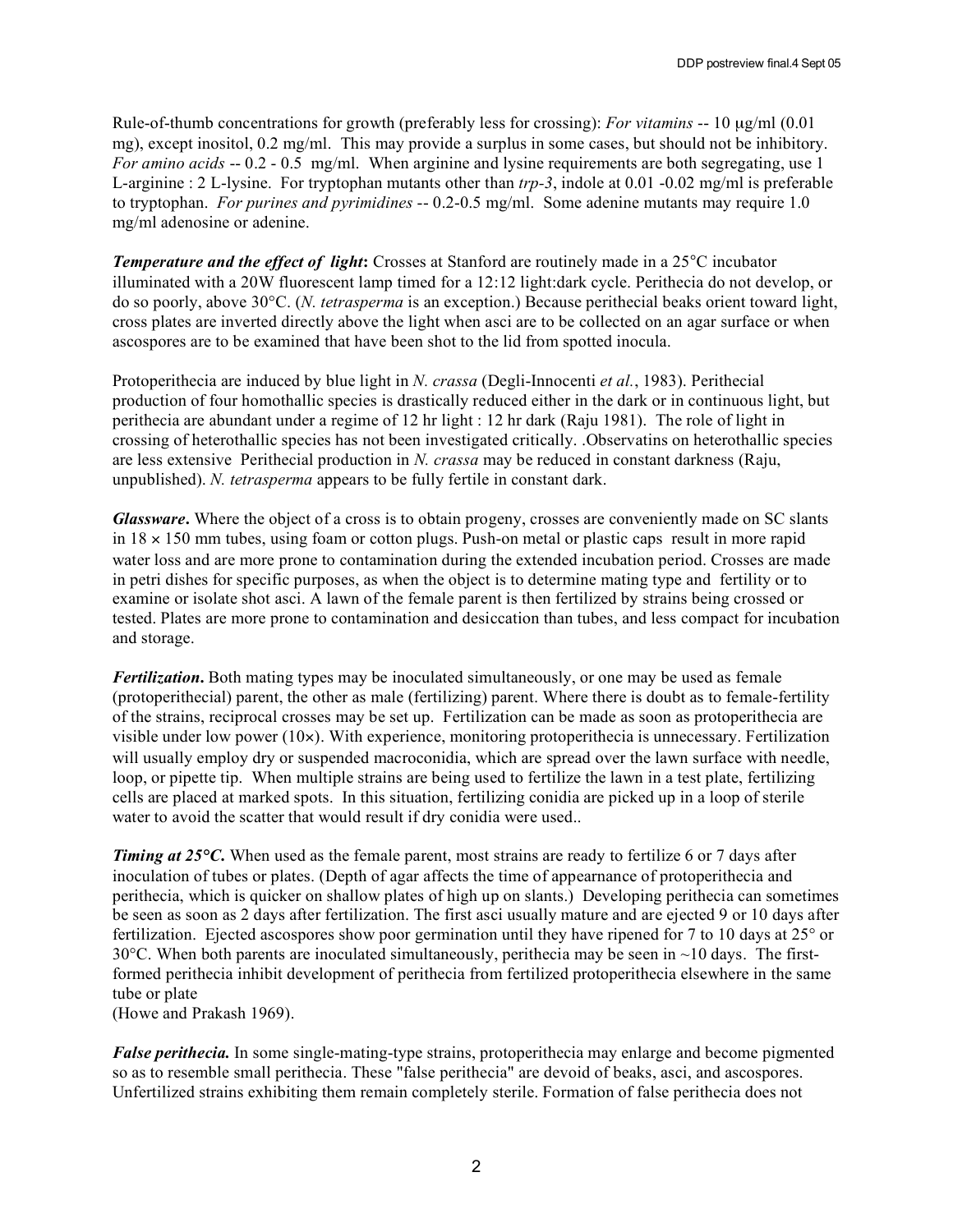prevent a strain from developing normal perithecia following fertilization with the opposite mating type. False perithecia are encountered sporadically in some *N. crassa* genotypes, most commonly of mating type *a*. Some isolates of *fl a* (*fluffy*) genotype have tended to make false perithecia. False perithecia are characteristic of single-mating-type cultures of *Neurospora tetrasperma* and of the Kirbyville, Texas isolates of *N. discreta*.

False perithecia can be a nuisance for mating-type testing and a cause of alarm if contamination is incorrectly suspected to be responsible. Failure to develop and produce ascospores even after long incubation distinguishes false from true perithecia, and there is usually no serious problem in making the distinction. False perithecia can be of serious concern, however, in crosses where legitimate true perithecia are barren as a result of duplications or of mutations that affect meiosis and ascus development. Mutants in which function of the mating type idiomorphs is impaired may produce barren, rudimentary perithecia in abortive mating reactions with *mat A* or *mat a* testers (Griffiths *et al.* 1978; Griffiths 1982).

*Storage of crosses and and longevity of ascospores***.** Ascospores remain viable for long periods when cross tubes or plates are stored at  $5^{\circ}$ C, but they do not survive freezing and thawing. Ascospore germination is poor if the cross has become partially or completely dessicated. Hydration can restore good germination (Strickland and Perkins 1973). Ascospores are reported to retain viability when suspended in distilled water (Smith 1973).

When *N. crassa* perithecia become desiccated before all the asci within them have been shot, ascospores in the unextruded asci ripen and remain viable. This occurs when crosses are made in small  $(10 \times 75 \text{ mm})$ culture tubes, which readily dry down before the perithecia have emptied their contents. These can be stored for long periods without losing viability. When the dried perithecia are placed in a drop of water, intact linear asci are extruded singly. (The problem of separating individual asci from attachment in a rosette is thus avoided.) Ascospores from the extruded asci show high germination when they are heatshocked, even after many months (P. St. Lawrence, personal communication). They are a convenient source of asci for ordered tetrad analysis.

## *Ascospore germination.* See "*How to activate ascospores and optimize germination and the recovery of progeny*".

*Reciprocal crosses:* A distinction between mendelian and nonmendelian inheritance is best made by carrying out reciprocal crosses (e.g., Mitchell et al 1953). If fertilization is delayed until one parent has been grown to the stage where protoperithecia are visible, and if perithecia then appear promptly, the protoperithecial strain can be assumed to have acted as the female. However, the possibility exists that later-formed perithecia have originated from protoperithecia that are formed by the second strain. Convincing proof of maternity can be obtained by using the *per-1* mutation in one of the parents. The perithecial wall is maternal in origin, and perithecia lack melanin pigment when the female parent is *per-1* (Howe and Benson 1974). *per-1* has also been useful in identifying the parentage of perithecia that form on opposite sides of the clear zone (barrage) that is formed when strains of opposite mating type come together on the agar surface of a plate (Fig. 37 in Perkins *et al*. 2001). See "*How to distinguish mitochondrial mutations from nuclear mutations*"**.** See "*How to establish parentage in reciprocal crosses*".

*Highly fertile testers***.** Strains bearing the *fluffy* mutation are highly fertile and they produce no macroconidia. For this reason, *fl* has been incorporated in tester strains that are used for a variety of purposes, including determining mating type and fertility, detecting and diagnosing chromosome rearrangements (Perkins 1974, Perkins *et al.* 1989, Perkins and Pollard 1989), detecting and scoring Spore killers (Turner and Perkins 1979), determining the species of wild strains (Table 1 in Turner and Perkins 2001), and studying the barrage reaction. Testers in all these categories, are listed in the FGSC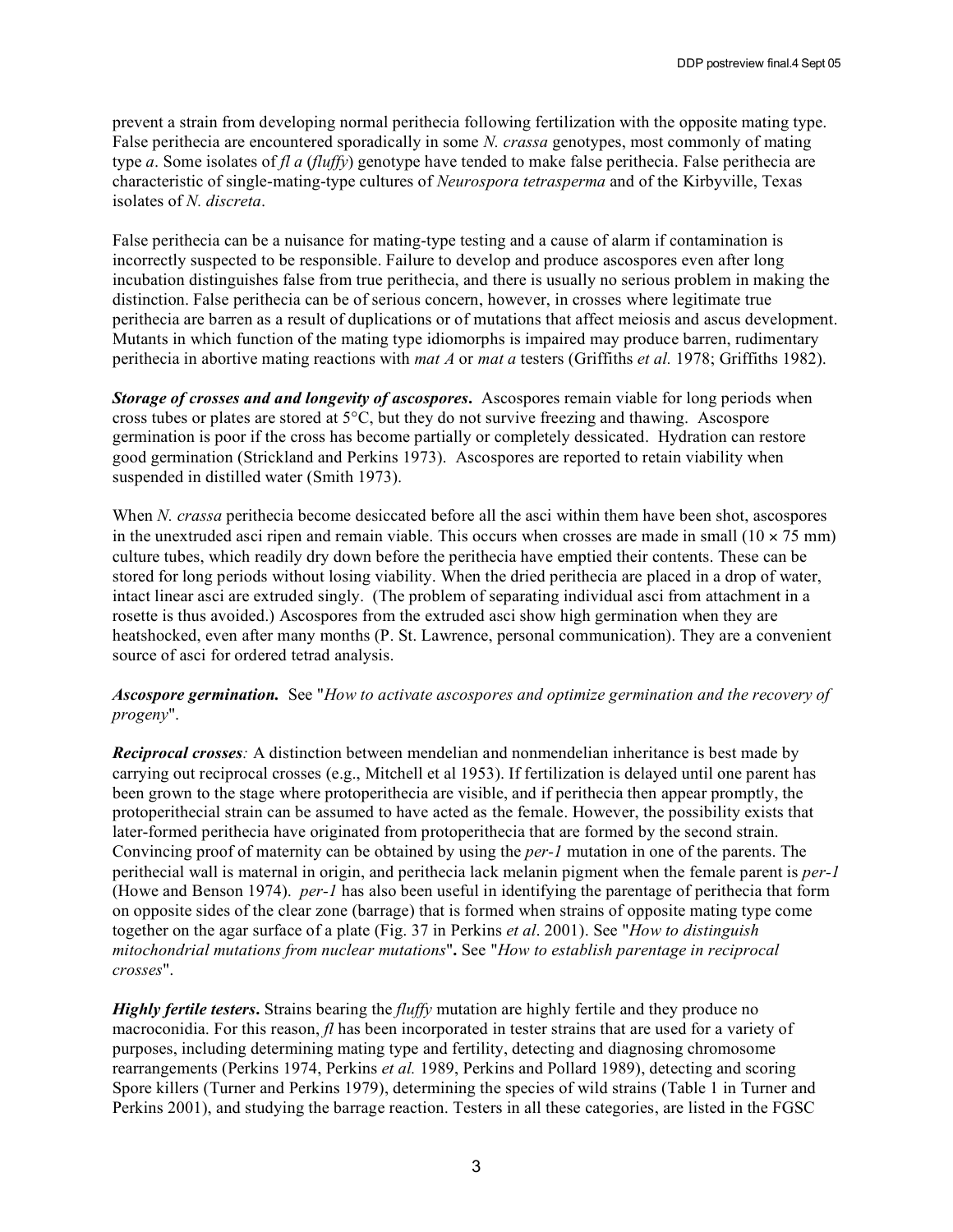catalog under "Special-purpose Stocks". See "*How to use fluffy testers for determining mating type and for other applicationss*".

If crosses are to be retained from crosses with *fluffy*, testers of Oak Ridge (OR) heterokaryonincompatibility genotype (*fl (OR) A*, FGSC 4317 and *fl (OR) a*, FGSC 4347), should be used, thus ensuring that the progeny are OR-compatible. However, indeed  $OR \times OR$  crosses produce many abortive "bubble" asci (Raju *et al*. 1987). Therefore, when the object of crossing to *fluffy* is to observe asci or ascus development, strains of Rockefeller-Lindegren genetic background (*fl (RL) A*, FGSC 6682 and *fl (RL) a*, FGSC 6683) should be used when testing OR strains, because few bubble asci are present in RL  $\times$ OR outcrosses. See "*How to minimize ascus abortion in crosses for cytology*".

*Problems with poorly fertile crosses.* See "*How to enhance perithecial formation and ascospore production of poorly fertile crosses*"..

## *Species other than N. crassa***.**

- (1) *N. tetrasperma*: Perithecia are formed under conditions that would inhibit crossing of other species, Perithecia are produced even on Medium N (which contains ammonium nitrogen) and at termperatures above 30°C (Viswanath-Reddy and Turian 1975). Most self-fertile isolates of this pseudohomothallic species are extremely fertile, promptly producing abundant ascospores..Sussman (1992) has described methods for obtaining ascospores in gram quantities!
- (2) *N. intermedia*: Strains of the yellow ecotype are poorly fertile on Synthetic Cross Medium (SC) (Turner 1987) but highly fertile on pieces of corncob (Pandit *et al*. 2000).
- (3) *N. sitophila*: Fertility of some strains is greatly increased on SC by substituting filter paper for sucrose (Fairfield and Turner 1993).
- (4) *N. africana* (homothallic): As in the homothallic *Aspergillus nidulans*, crosses can be forced between two strains each of which is rendered self-sterile by an auxotrophic or other mutation. (Arnold 1983, Arnold and Howe 1984).

*A rapid method for making large numbers of crosses.* (Contributed by A. J. F. Griffiths) Often it is necessary to intercross large numbers of strains. A rapid way to do this, a modification of the standard crossing procedure, uses liquid medium in large ( $\sim$ 6 inch = 18  $\times$  150 mm) test tubes. Liquid Westergaard and Mitchell medium containing 0.2% sucrose is used. Approximately 5 ml is dispensed into each tube. Into each tube is dropped a  $12 \times 6$  cm piece of filter paper pleated on its long axis in the following way:



If necessary push the paper to the bottom. This piece of paper wicks up medium and acts as a surface on which sexual development will take place. The special pleat prevents sagging and keeps the paper away from the walls of the tube. Rigid plastic or metal caps are ideal because they can be easily removed for inoculations.

When the tubes have been autoclaved and cooled, a drop or two of conidial suspensions of each parent is dripped down the filter paper. If the tubes are arranged in racks in the appropriate grids, many hundreds of crosses can be made by simply inoculating drops along rows and columns of a grid.

Ascospores shot onto the walls can be recovered in the usual way. For ascus analysis, the filter paper and its perithecia can be removed from the tube with ease. Linear asci are dissected out of perithecia, whereas nonlinear asci can be recovered by placing a cut-out section of paper carrying mature perithecia close to a fresh 4% agar collecting surface.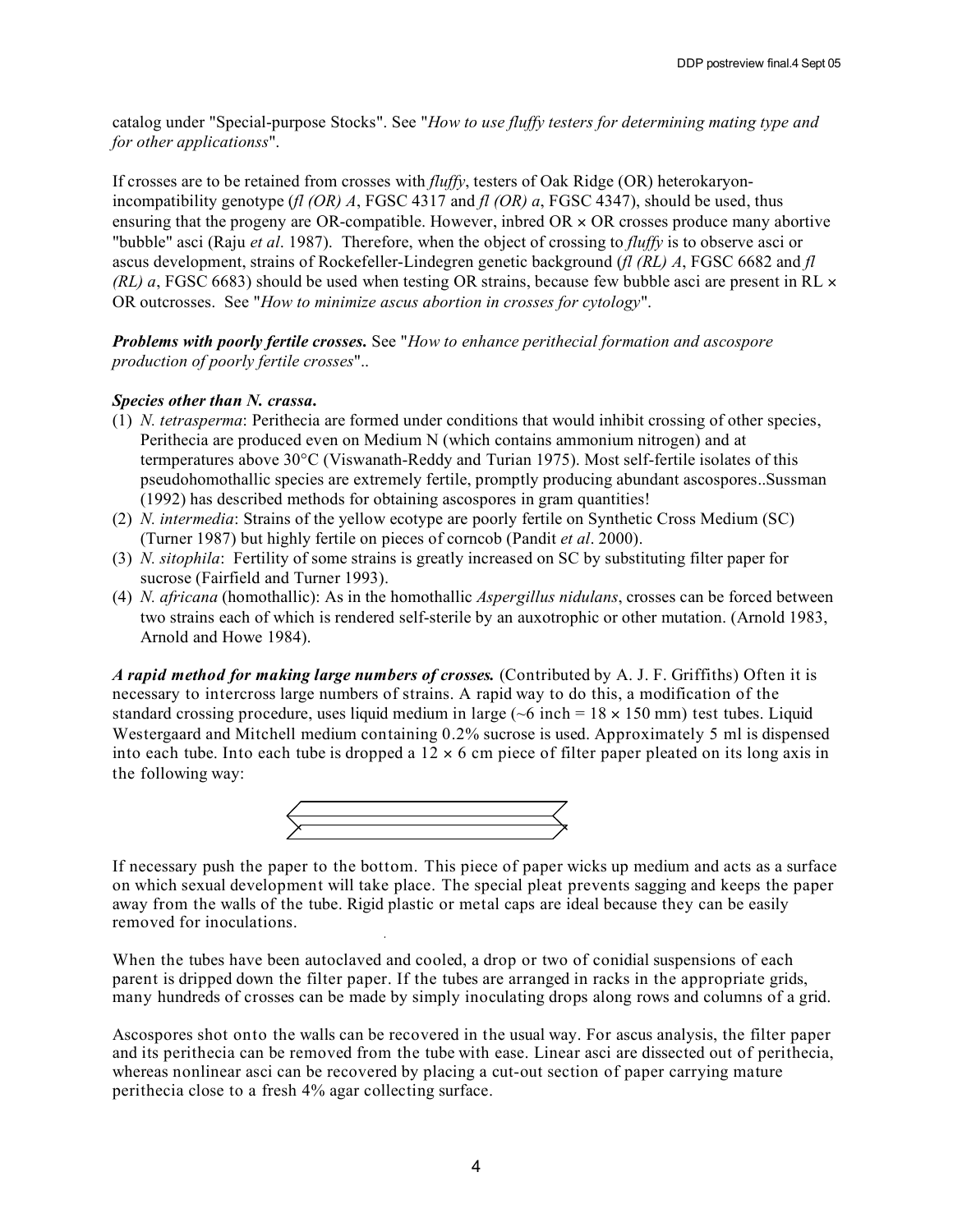#### **References**

Arnold, J. W. 1983. Effects of mutation and environment on cross-compatibility in *Neurospora africana*. M.S. Thesis,.University of Georgia, 101 pp.

Arnold, J. W., and H. B. Howe, Jr. 1984. Cross-compatibility among self-sterile mutants of *Neurospora africana*. (Abstr.). Neurospora Newslett. 31: 14.

Catcheside, D. G., and B. Austin. 1971. Common regulation of recombination at the *amination-1* and *histidine-2* loci in *Neurospora crassa*. Austr. J. Biol. Sci. 24: 107-115.

Davis, R. H., and F. J. de Serres. 1970. Genetic and microbiological research techniques for *Neurospora crassa*. Meth. Enzymol. 17: 79-143.

Degli-Innocenti, F., U. Pohl, and V. E. A. Russo. 1983. Photoinduction of protoperithecia in *Neurospora crassa* by blue light. Photochem. Photobiol. 37: 49-51.

Fairfield, A., and B. C. Turner. 1993. Substitution of paper for sucrose can reverse apparent male sterility in Neurospora. Fungal Genet. Newslett. 40: 30-31.

Griffiths, A. J. F. 1982. Null mutants of the *A* and *a* mating type alleles of *Neurospora crassa*. Can. J. Genet. Cytol. 24: 167- 176.

Griffiths, A. J. F., and A. M. DeLange. 1978. Mutations of the *a* mating-type in *Neurospora crassa*. Genetics 88: 239-254.

Howe, H. B., Jr., and E. W. Benson. 1974. A perithecial color mutant of *Neurospora crassa*. Mol. Gen. Genet.  $131 \cdot 79 - 83$ .

Howe, H. B., Jr., and V. Prakash. 1969. A regulatory system controlling inhibition in the sexual cycle of Neurospora. Can. J. Genet. Cytol. 11: 689-705.

Kinsey, J. A., J. R. S. Fincham, M. A. M. Siddig, and M. Keighren. 1980. New mutational variants of Neurospora NADP-specific glutamate dehydrogenase. Genetics 95: 305-316.

McClintock, B. 1945. Neurospora. 1. Preliminary observations of the chromosomes of *Neurospora crassa*. Am. J. Bot. 32: 671-678.

Metzenberg, R. L., and M. S. Sachs. 2002. Neurospora heterokaryons involving a thymidine kinasepositive "helper": Use in storing poorly viable strains or crossing strains of limited fertility. Fungal Genet. Newslett. 49: 19.

Mitchell, M. B., H. K. Mitchell. 1952. A case of 'maternal' inheritance in *Neurospora crassa*. Proc. Natl. Acad. Sci. U.S.A. 38: 442-449.

Mitchell, M. B., H. K. Mitchell, and A. Tissieres. 1953. Mendelian and non-Mendelian factors affecting the cytochrome system in *Neurospora crassa*. Proc. Natl. Acad. Sci. U.S.A. 39: 606-613.

Murray, N. E. 1960. Complementation and recombination between *methionine-2* alleles in *Neurospora crassa*. Heredity 15: 207-217.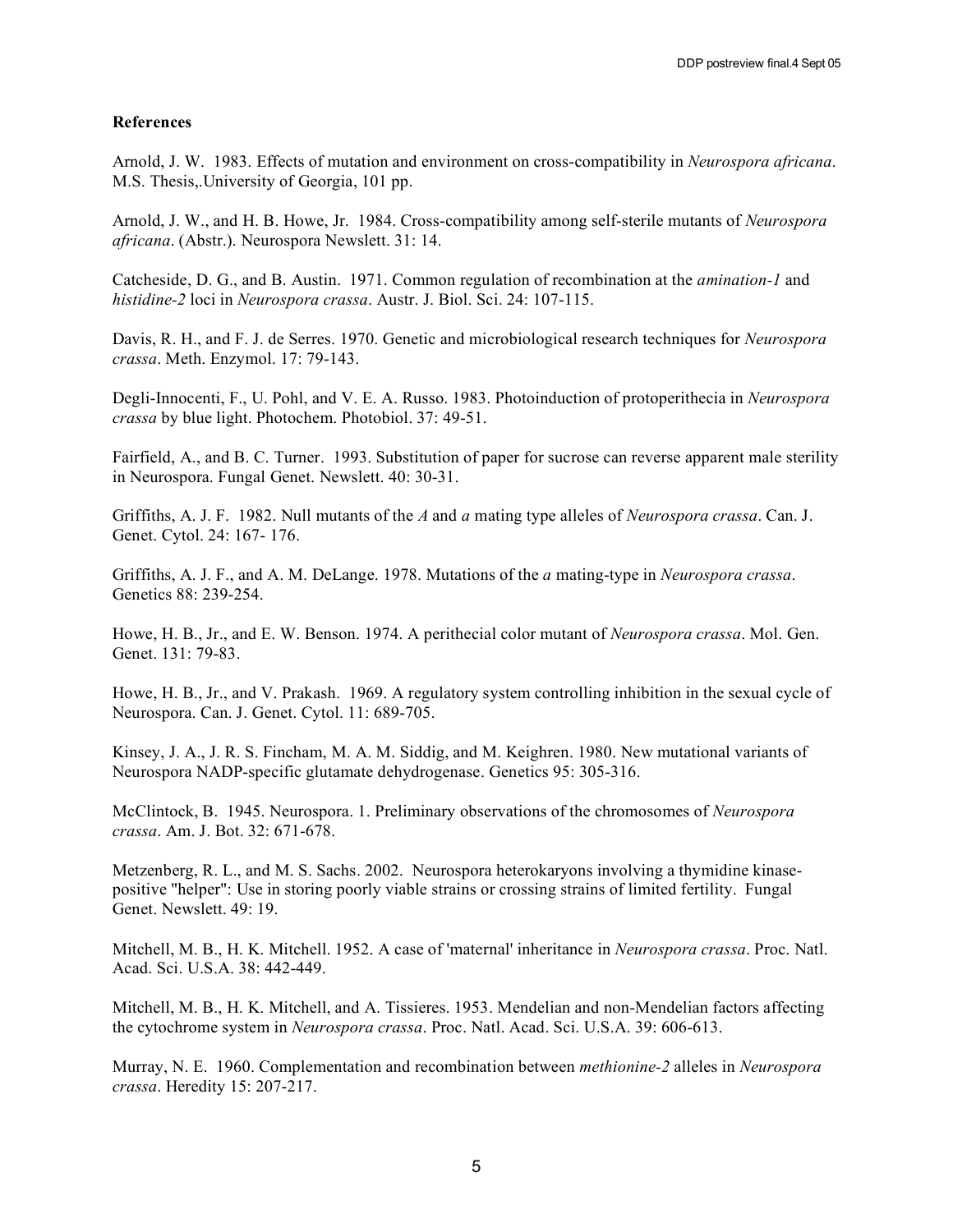Murray, N. E. 1969. Reversal of polarized recombination of alleles in Neurospora as a function of their position. Genetics 61: 67-77.

Murray, N. E., and D. D. Perkins. 1963. Stanford Neurospora methods. Neurospora Newslett. 4: 21-25.

Pandit, A., P. S. Dubey, and S. Mall. 2000. Sexual reproduction of yellow ecotype of *Neurospora intermedia* in nature. Fungal Genet. Newslett. 47 81-82.

Perkins, D. D. 1974 The manifestation of chromosome rearrangements in unordered asci of Neurospora. Genetics 77: 459-489.

Perkins, D. D. 1984. Advantages of using the inactive-mating-type  $a^{m}$  strain as a helper component in heterokaryons. Neurospora Newslett. 31:41-42.

Perkins, D. D., B. C. Turner, V. C. Pollard, and A. Fairfield. 1989. Neurospora strains incorporating *fluffy*, and their use as testers. Fungal Genet. Newslett. 36: 64-67.

Perkins, D. D., A. Radford, and M. S. Sachs. 2001. *The Neurospora Compendium: Chromosomal Loci.* Academic Press. 325 pp.

Perkins, D. D., and V. C. Pollard. 1989. Alternate *fluffy* testers for detecting and diagnosing chromosome rearrangements in *Neurospora crassa*. Fungal Genet. Newslett. 36: 63-64.

Raju, N. B. 1980. Meiosis and ascospore genesis in Neurospora. Eur. J. Cell Biol. 23: 208-223.

Raju, N. B. 1981. Effect of light on perithecial production in homothallic Neurospora species. Neurospora Newslett. 28: 16-17.

Raju, N. B. 1992. Genetic control of the sexual cycle in Neurospora. Mycol. Res. 96: 241-262.

Raju, N. B. 1994. Ascomycete Spore killers: Chromosomal elements that distort genetic ratios among the products of meiosis. Mycologia 86: 461-473.

Raju, N. B., D. D. Perkins, and D. Newmeyer. 1987. Genetically determined nonselective abortion of asci in *Neurospora crassa*. Can. J. Bot. 65: 1539-1549.

Russo, V. E. A., T. Sommer, and J. A. A. Chambers. 1985. A modified Vogel's medium for crossings, mating-type tests and the isolation of female-sterile mutants of *Neurospora crassa.* Neurospora Newslett. 32: 10-11.

Singleton, J. R., 1948. Cytogenetic studies of *Neurospora crassa*. Ph.D. Thesis, California Institute of Technology. 134 p.

Singleton, J. R. 1953. Chromosome morphology and the chromosome cycle in the ascus of *Neurospora crassa*. Am. J. Bot. 40: 124-144.

Singleton, J. R. 1954. The use of paper toweling to enhance perithecial production in *Neurospora crassa*. Microbial Genet. Bull. 11: 33.

Smith, B. R. 1973. Storage of ascospores in water. Neurospora Newslett. 20: 34.